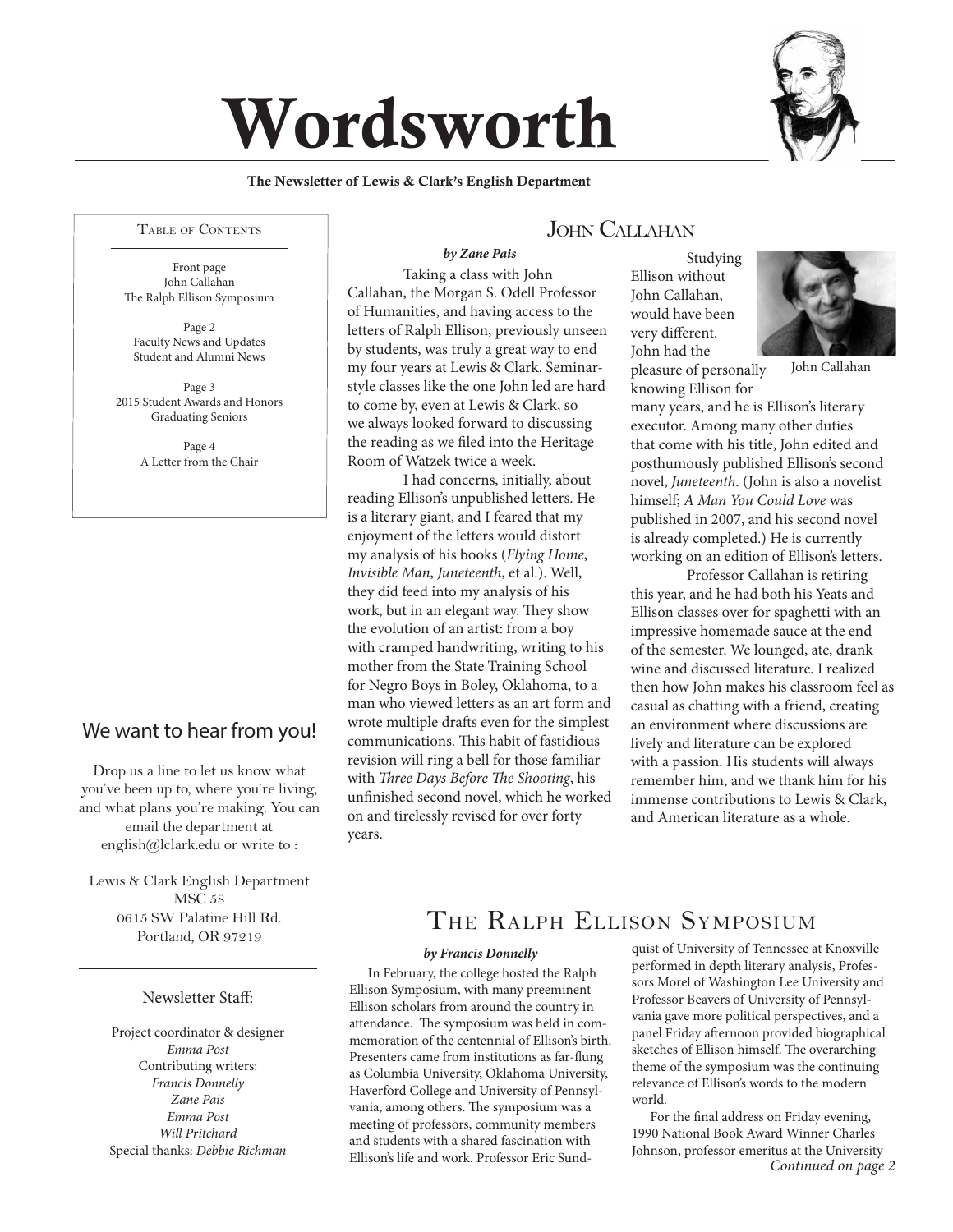# FACULTY NEWS & UPDATES

**Kurt Fosso** is currently writing on "Blake's Equines of Instruction" for a proposed volume on *Beastly Blake* for Palgrave Press. His chapter examining William Wordsworth and "Animals" was published this year in Cambridge's *Wordsworth in Context*, and another essay, "Of Asses and Men: Animal's in Wordsworth's Peter Bell," will soon appear in *Wordsworth and the Green Romantics: Affect and Ecology in the Nineteenth Century*. Next year Fosso will be on sabbatical, which he'll devote in part to writing about ravens (and the occasional albatross) in Coleridge and company and to rereading Keats's poetry and letters.

**Karen Gross** has published two articles, one on John the Evangelist in Pearl the other on Francis Petrarch and art. She will be giving three papers at different conferences this summer: one at Kalamazoo on medieval understandings of generosity, one in London about illustrated Apocalypse manuscripts read as science manuals, and one in Siena about St. Francis.

**Jerry Harp**'s poems appear in the current issue of *Image*, and a poem is forthcoming in *Pleiades*, which will also carry his feature, which he edited and introduced, about T. S. Eliot's "The Love Song of J. Alfred Prufrock." His article "Liberal Arts, Multivalence, and Global Communications" is forthcoming in *Academe,* and his essay "Robert" is forthcoming in *December*.

**Cheston Knapp** was awarded a 2015 Oregon Literary Fellowship in nonfiction and is using the cheese from that to do some research in Germany this summer. He's long been at work on a collection of essays, some of which are about nostalgia and skateboarding, professional wrestling and the nature of pain and experience, and what UFOlogists can teach us about scientific truth.

**Michael Mirabile** recently published articles on the authors Don DeLillo and Nathanael West. This summer he will be working on a number of research projects regarding links of post-World War II American fiction to forms of mass media such as film and television.

**Megan Pugh** just completed her book *America Dancing: From the Cakewalk to the Moonwalk*, which Yale University Press will publish in November. After a fulfilling year as a visitor in the English department, Megan is happy that she can stick around L&C, first as artist-in-residence at the Fir Acres Workshop in Writing and Thinking this summer, and then as an instructor in the E&D program. Her poem "Running in Place" appeared in the spring issue of *Better*.

**Don Waters** will spend the summer tightening the final bolts on a memoir about fathers, sons, and surfing. He hopes to conduct much of this work on the Oregon coast, where he'll be searching out new surf breaks. Last fall he was awarded a Lannan Foundation Fellowship to work on the book, which he did in Marfa, Texas. He continues to write for the San Francisco Chronicle and root for the Liverpool Football Club.

**Rishona Zimring** will spend a month this summer at Chicago's Newberry Library exploring its archives of 20th-century dance performance and pedagogy, as part of a project that investigates the way dance fostered intercultural exchanges in the first half of the century. She has three new essays forthcoming in 2015: "(Re-)making a Scene: Acoustic Space and Modernist Interiority in Larkin, Rhys, and Brophy," "Rethinking Mansfield Through Gaudier-Brzeska: Monumentality and Intimacy," and "Prufrock for the 21st-Century." This spring she received a Lorry Lokey Faculty Excellence Award, given by the college for inspired teaching, rigorous scholarship, demonstrated leadership, and creative accomplishments



# Student and Alumni News

**Lizzy Acker** is working as the Web Editor for *Willamette Week* in Portland. **Kathleen Antonioli** earned a Ph.D. in Romance Studies from Duke and is now an Assistant Professor of French at Kansas State University. **Claire Askew** will begin the M.F.A program in creative writing at Washington University in St Louis, fall 2015. **Nicolette Boehland** graduated from Harvard Law School and is working as a Research Consultant on Syria at Amnesty International. **Kathleen Burckhardt** is earning an M.A. from Publishing Program at Simon Fraser in Canada. **Jordan Buysse** is currently pursuing a Ph.D. in English at the University of Virginia. **Molly Dickinson** is entering the M.F.A. program at the

#### *Continued from page 1*

of Washington, spoke about meeting Ellison when he received the prestigious award. Johnson urged the audience not to read Ellison's *Invisible Man* on a "surface or pedestrian level," and emphasized the thematic struggle to "live authentically."

Another real focus of the weekend was Lewis & Clark's newest professor emeritus, John F. Callahan. Callahan is Ellison's literary executor, meaning he is responsible for the compilation, editing and posthumous publishing of Ellison's works. As moderator Marc Connor, of Washington and Lee University, put it, "the goal of the weekend is to thank John Callahan as profusely and often as possible." The community of Ellisonians all paid

University of Michigan. **Marissa Fenley** will begin the Ph.D. program in English at the University of Chicago in fall, 2015, focusing on modernism and performance studies. **Emily Guasco** will begin the M.F.A. program in creative writing at UCLA in fall, 2015. **Jessica Holmes** received her M.F.A. from the University of Washington and is entering the English Ph.D. program there. **Allison Hutchcraft** got her M.F.A. at Purdue and is now teaching at UNC-Charlotte. **Chris Keady** is leaving the registrar's office and enrolling at the Yale Institute of Sacred Music. **Warren Kluber** is currently pursuing a Ph.D. in English and Theater at Columbia U. **Sarah le Pichon** is entering the Ph.D program at the

University of Texas. **Marli Lee McGarrah** is working as a music licenser for Rumblefish. **Thomas Moore** will be entering Marquette's master's-degree program in English and American Literature. **Nate Moyer** is beginning the Masters of Public Administration program at the University of Washington. **Casey Newbegin** is pursuing a degree in Information Studies at the University of Texas School of Information. **Margaret Rose** is completing her interdisciplinary M.A. in humanities at U of Chicago and is working this summer at the Illinois Humanities Council. **Mariam Said** is staying at Lewis & Clark and entering the Education school

respects to the distinguished faculty member, with a particularly moving address by alumnus Adam Bradley ('96), a former student and collaborator of Callahan's and now a professor at UC Boulder. He spoke of his personal relationship with Callahan and his literary affinity to Ellison (he has also published a book on Ellison, entitled *Ralph Ellison in Progress* [Yale UP 2010]). Callahan's current students, enrolled in his class on Ellison's letters, participated in a roundtable discussion on Saturday afternoon with the symposium's presenters. Afterwards, Callahan closed the symposium with a final address, speaking about the overwhelming importance of reading and learning from Ellison's texts.

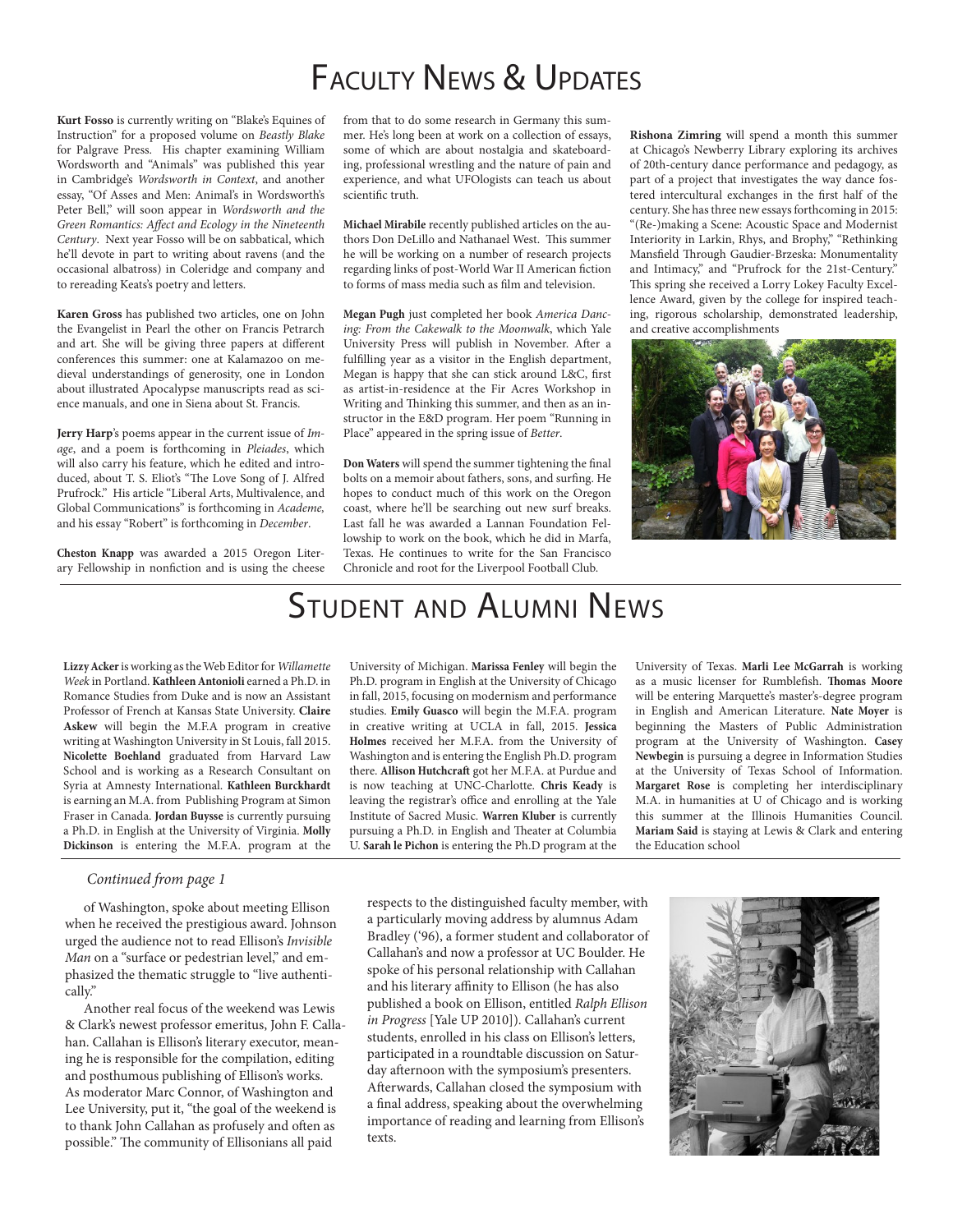# 2015 Student Awards & Honors

#### Dixon Award Recipients Emile Dultra and Emma Post



**Emma Post**

The Dixon Award was established in 2002 by the Dixon Family Foundation, thanks to the generous efforts of alumni Hillary ('99) and Adam ('01) Dixon. Each year a junior English major is awarded a \$2,500 research and travel grant to enrich his or her current studies in preparation for senior year.

Two English majors received the Dixon research-travel award this year: Emma Post and Emile Dultra.

Emma Post is headed to the University of Glasgow's Special Collections in Scotland to do research on the country's first national poet, Edwin Morgan. She will be comparing his

sixteen scrapbooks, assiduously compiled over his lifetime, with his later and more famous work in concrete and visual poetry. She will also be working with his longtime friend and distinguished poetry professor, Alan Riach.

Emile Dultra will go to the Harry Ransom Center in Austin, TX. She plans to conduct research on the manuscripts, essays and letters of Ezra Pound and Gertrude Stein. She is interested in investigating the connections both authors had to radical political ideologies, as well as their experiences as American expats who lived in Europe during wartime. She is excited about the opportunity to travel to a different part of the country, and research such influential and inspiring writers.

### JERRY BAUM AWARD RECIPIENT ZANE PAIS



**Zane Pais**

This year's recipient of the Baum Award is Zane Pais for his paper titled, "Hello Darkness My Old Friend: Mystic Dionysian Implications in *St. Erkenwald* and *Patience.*" In his paper he

The Jerry Baum Award was established in 2007 by the Department of English, alumni, family, and friends to honor the memory of beloved professor R. Jerold (Jerry) Baum. The recipient is a senior whose senior-seminar paper addresses the relationship between literature and history and is recognized as outstanding by the English faculty. A \$250 prize accompanies the award.

### **Graduating Seniors**

William Aime Gabriel Albano Seraphie Allen Jacob Bartman Tessa Belanger John Bosha Annabel Carroll Caitlin Degnon Sierra Enright Ailee Feber Colin Fuller Kaiya Gordon Ivi Anna Hathaway Cierra Higgins Emma Joss Sarah Koch Kelly Lammers Blue Lassiter Rebecca Lill Marc Matchak Raquel McNeff Emma Miller Elena Naaktgeboren Lam Nguyen Aron Ouzilevski Zane Pais Kathryn Pierce Emma Post Lily Reiner Kevin Ryan Mariam Said Maria Saracino-Lowe Rebecca Schulman Dylan Stringer Lilian Tuttle Emily VanKoughnett Bryn Werner

## SENIOR FICTION AND POETRY PRIZE



**Emma Joss**



**Kaiya Gordon**

# **AWARDS**

The 2015 Lewis & Clark College Fiction Prize is awarded to Emma Joss, for her story, "Wet Dream."

This year's winner of the Academy of American Poets Prize is Kaiya Gordon for her submissions, "Self Portrait (So Much Depends)"; "Checking in with Kaiya"; and "City of 10,000 Buddhas."

Honorable mention went to Annabel Carroll for her submissions, "To an Icon"; "Annabel Lee" and "Not a Very Bad Mistake."

This year, two English Majors shared the Dorothy Berkson Award for Writing in Gender Studies. Each year the award recognizes written acheivement focused on gender and authored by a senior.

DOROTHY BERKSON WRITING AWARDS

Annabel Saliba Carroll received the award for her academic paper entitled, "The Role of Illness in the Works of Virginia Woolf." Emma Post also won for her collection of poetry, "We Begin Our Tour of the Female Muse."



**Annabel Carroll and Emma Post**

Both winners were honored at a reception that celebrates Professor Berkson's contributions to Lewis & Clark College and the excellence of current students who study gender through written expression.



**Emile Dultra**